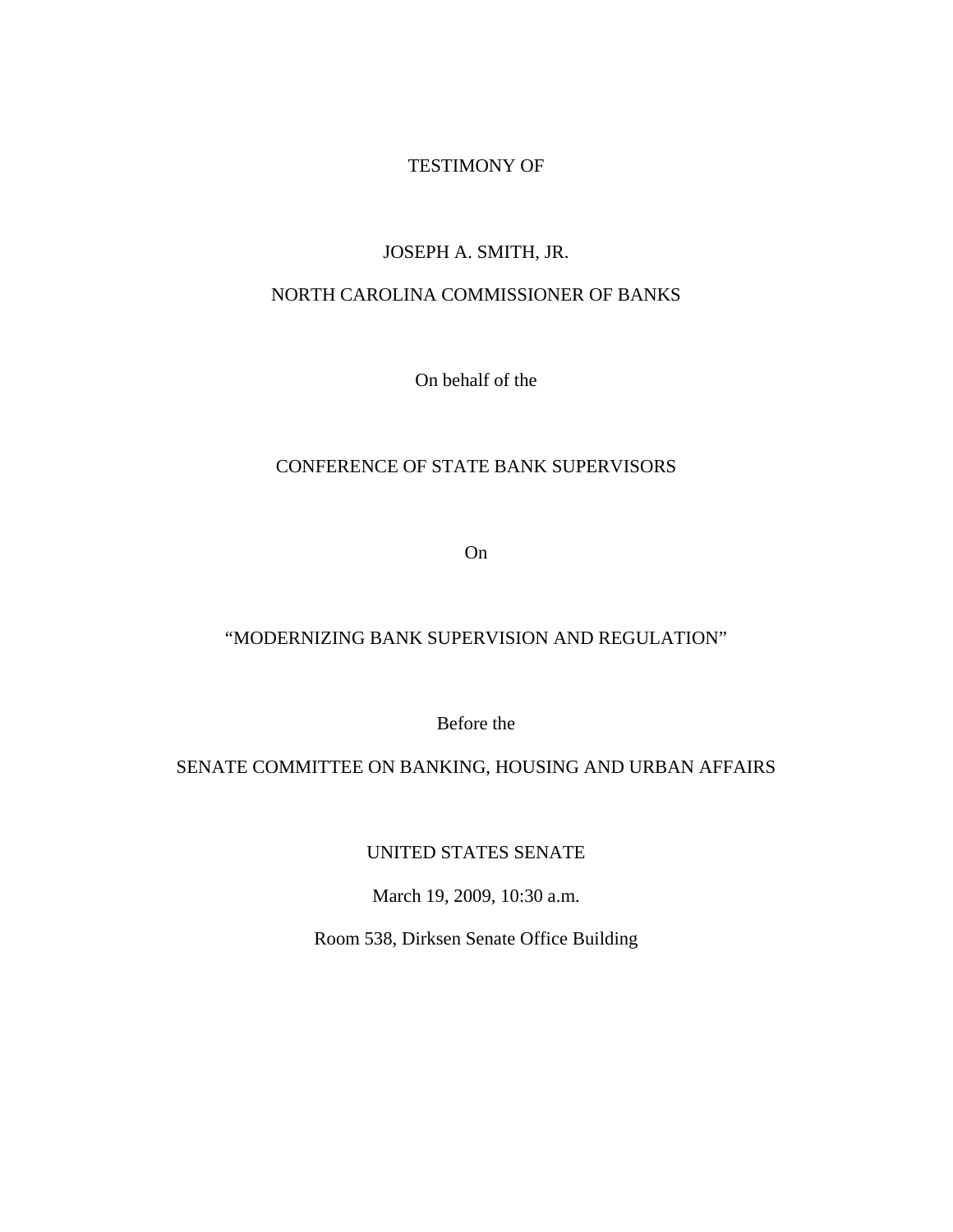### **Introduction**

Good morning, Chairman Dodd, Ranking Member Shelby, and members of the Committee. My name is Joe Smith, and I am the North Carolina Commissioner of Banks. I also serve as incoming Chairman of the Conference of State Bank Supervisors (CSBS) and a member of the CSBS Task Force on Regulatory Restructuring. I am pleased to be here today to offer a state perspective on our nation's financial regulatory structure -- its strengths and its deficiencies, and suggestions for reform.

As we work through a federal response to this financial crisis, we need to carry forward a renewed understanding that the concentration of financial power and a lack of transparency are not in the long-term interests of our financial system, our economic system or our democracy. This lesson is one our country has had to learn in almost every generation, and I hope that the current lesson will benefit future generations. While our largest and most complex institutions are no doubt central to a resolution of the current crisis, my colleagues and I urge you to remember that the health and effectiveness of our nation's financial system also depends on a diverse and competitive marketplace that includes community and regional institutions.

 While changing our regulatory system will be far from simple, some fairly simple concepts should guide these reforms. In evaluating any governmental reform, we must ask if our financial regulatory system:

> • Ushers in a new era of cooperative federalism, recognizing the rights of states to protect consumers and reaffirming the state role in chartering and supervising financial institutions;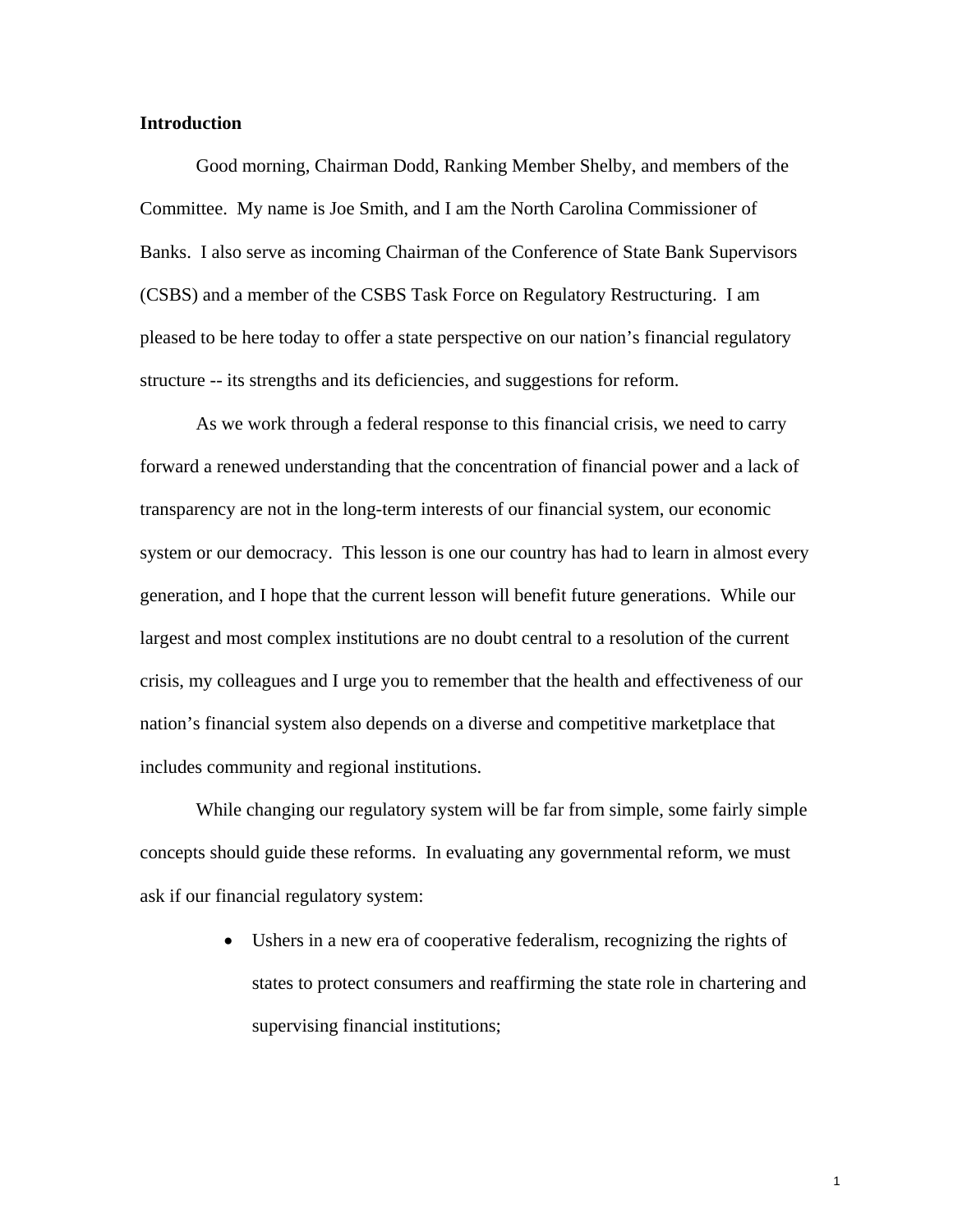- Fosters supervision tailored to the size, scope and complexity of an institution and the risk it poses to the financial system;
- Assures the promulgation and enforcement of consumer protection standards that are applicable to both state and federally chartered institutions and are enforceable by state officials;
- Encourages a diverse universe of financial institutions as a method of reducing risk to the system, encouraging competition, furthering innovation, insuring access to financial markets, and promoting efficient allocation of credit;
- Supports community and regional banks, which provide relationship lending and fuel local economic development; and
- Requires financial institutions that are recipients of governmental assistance or pose systemic risk to be subject to safety and soundness and consumer protection oversight.

We have often heard the consolidation of financial regulation at the federal level is the "modern" answer to the challenges our financial system. We need to challenge this assumption. For reasons more fully discussed below, my colleagues and I would suggest to you that an appropriately coordinated system of state and federal supervision and regulation will promote a more effective system of financial regulation and a more diverse, stable and responsive financial system.

### **The Role of the States in Financial Services Supervision and Regulation**

The states charter and supervise more than 70 percent of all U.S. banks (Exhibit A), in coordination with the FDIC and Federal Reserve. The rapid consolidation of the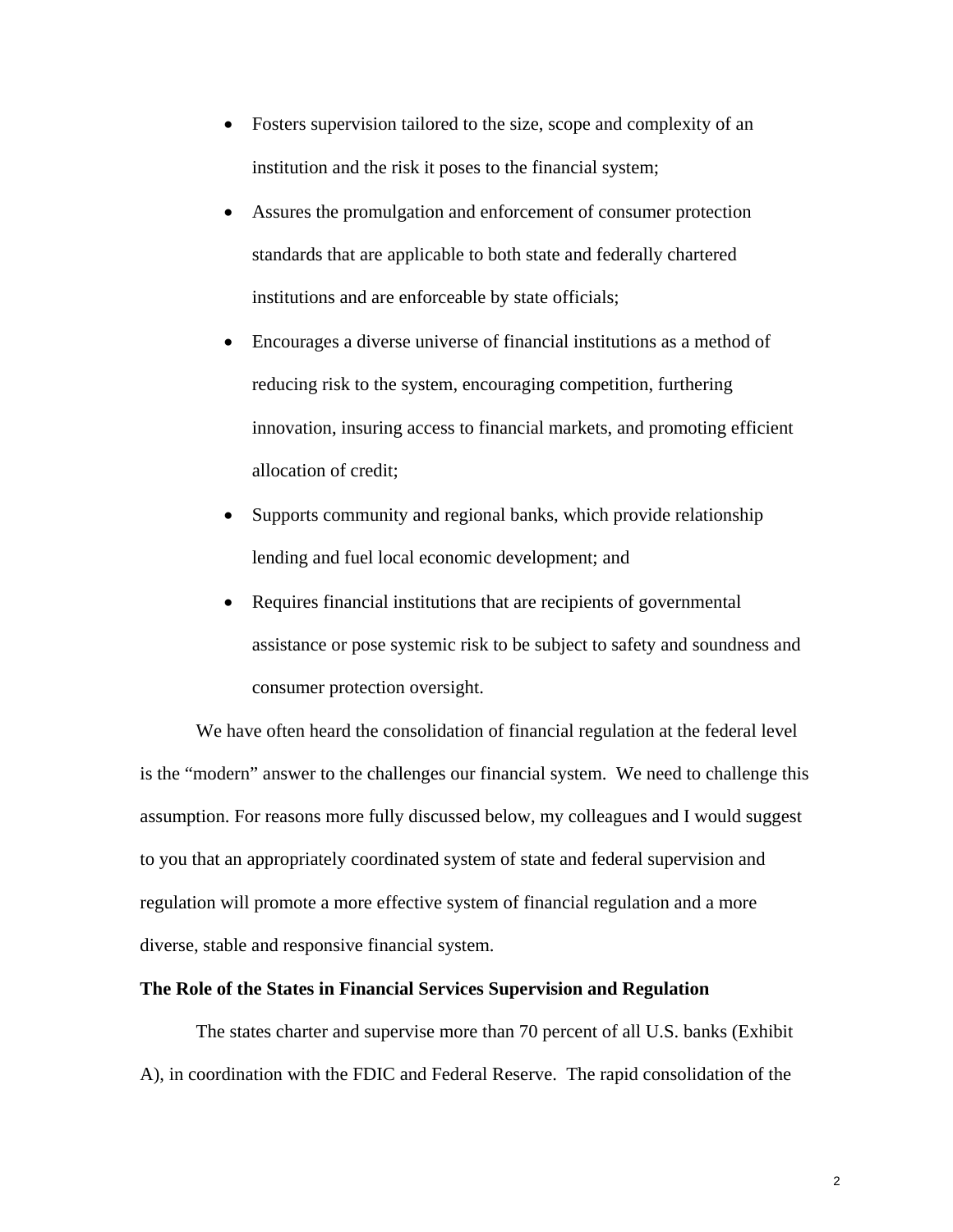industry over the past decade, however, has created a system in which a handful of large national banks control the vast majority of assets in the system. The more than 6,000 banks supervised and regulated by the states now represent less than 30 percent of the assets of the banking system (Exhibit B). While these banks are smaller than the global institutions now making headlines, they are important to all of the markets they serve and are critical in the non-metropolitan markets where they are often the major sources of credit for local households, small businesses and farms.

 Since the enactment of nationwide banking in 1994, the states, working through CSBS, have developed a highly coordinated system of state-to-state and state-to-federal bank supervision. This is a model that has served this nation well, embodying our uniquely American dynamic of checks and balances – a dynamic that has been missing from certain areas of federal financial regulation, with devastating consequences.

 The dynamic of state and federal coordinated supervision for state-chartered banks allows for new businesses to enter the market and grow to meet the needs of the markets they serve, while maintaining consistent nationwide standards. Community and regional banks are a vital part of America's economic fabric because of the state system.

 As we continue to work through the current crisis, we need to do more to support community and regional banks. The severe economic recession and market distortions caused by bailing out the largest institutions have caused significant stress on these institutions. While some community and regional banks have had access to the TARP's capital purchase program, the processing and funding has grown cumbersome and slow. We need a more nimble and effective program for these institutions. This program must be administered by an entity with an understanding of community and regional banking.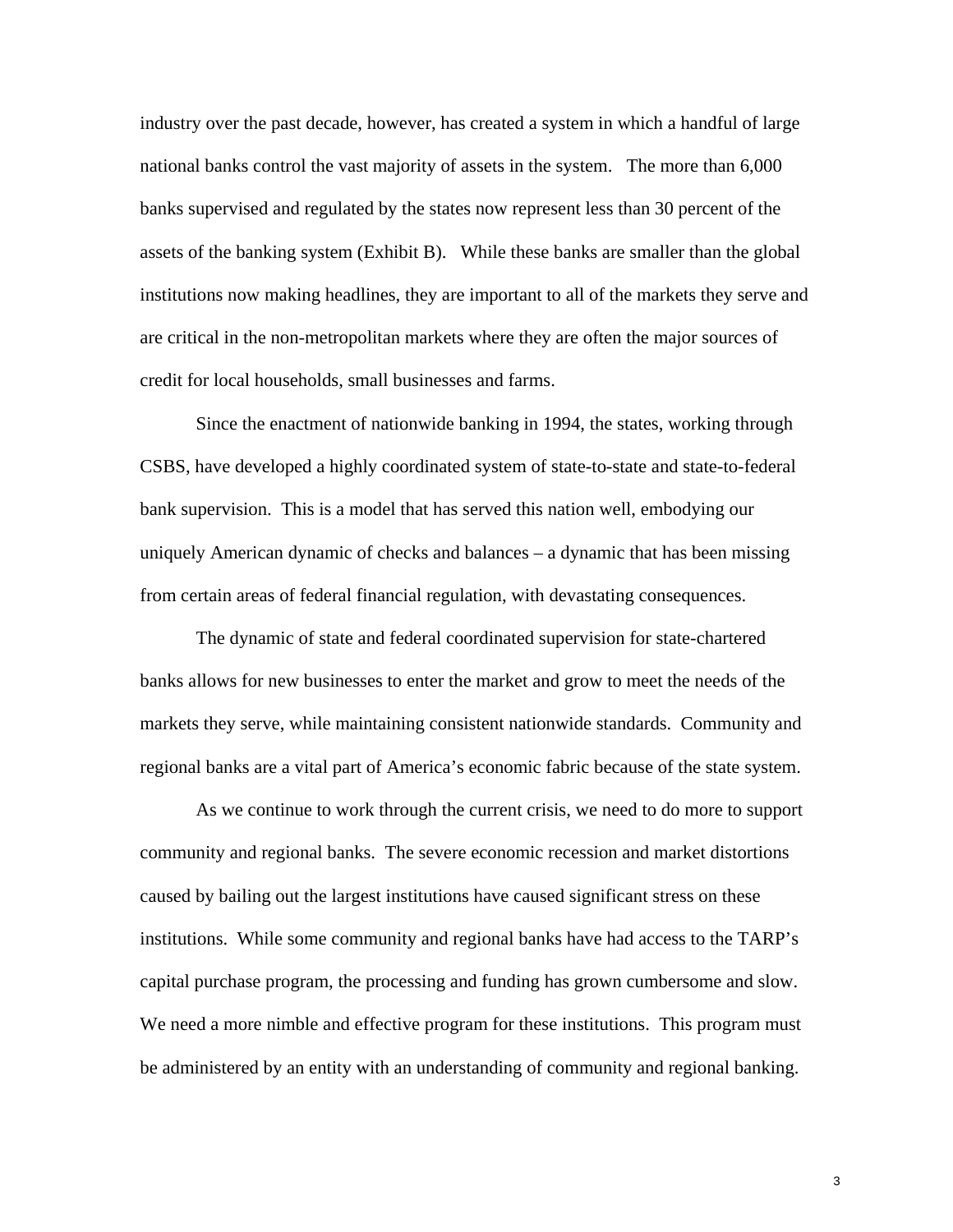This capital will enhance stability and provide support for consumer and small business lending.

 In addition to supervising banks, I and many of my colleagues regulate the residential mortgage industry. All 50 states and the District of Columbia now provide some regulatory oversight of the residential mortgage industry. The states currently manage over 88,000 mortgage company licenses, over 68,000 branch licenses, and approximately 357,000 loan officer licenses. In 2003, the states, acting through the CSBS and the American Association of Residential Mortgage Regulators, first proposed a nationwide mortgage licensing system and database to coordinate our efforts in regulating the residential mortgage market. The system launched on January 2, 2008 on time and on budget. The Nationwide Mortgage Licensing System (NMLS) was incorporated in the federal S.A.F.E. Act and, as a result, has established a new and important partnership with the United States Department of Housing and Urban Development, the federal banking agencies and the Farm Credit Administration. We are confident that this partnership will result in an efficient and effective combination of state and federal resources and a nimble, responsive and comprehensive system of regulation. This is an example of what we mean by "a new era of cooperative federalism."

#### **Where Federalism Has Fallen Short**

For the past decade it has been clear to the states that our system of mortgage finance and mortgage regulation was flawed and that a destructive and widening chasm had formed between the interests of borrowers and of lenders. Over that decade, through participation in GAO reports and through congressional testimony, one can observe an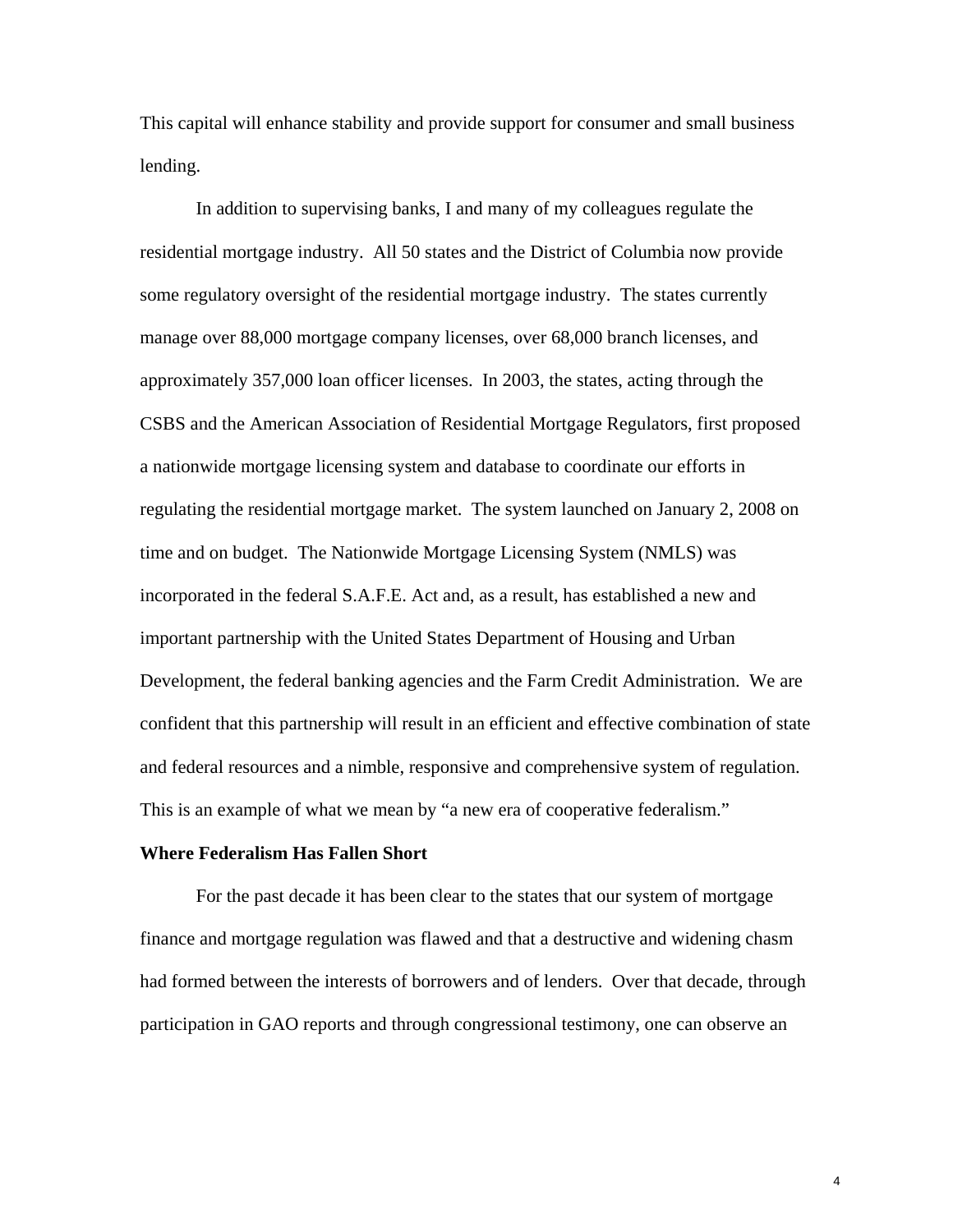ever-increasing level of state concern over this growing chasm and its reflection in the state and federal regulatory relationship.

Currently, 35 states plus the District of Columbia have enacted predatory lending laws.<sup>[1](#page-5-0)</sup> First adopted by North Carolina in 1999, these state laws supplement the federal protections of the Home Ownership and Equity Protection Act of 1994 (HOEPA). The innovative actions taken by state legislatures have prompted significant changes in industry practices, as the largest multi-state lenders have adjusted their practices to comply with the strongest state laws. All too often, however, we are frustrated in our efforts to protect consumers by the preemption of state consumer protection laws by federal regulations. Preemption must be narrowly targeted and balance the interest of commerce and consumers.

In addition to the extensive regulatory and legislative efforts, state attorneys general and state regulators have cooperatively pursued unfair and deceptive practices in the mortgage market. Through several settlements, state regulators have returned nearly one billion dollars to consumers. A settlement with Household resulted in \$484 million paid in restitution, a settlement with Ameriquest resulted in \$295 million paid in restitution, and a settlement with First Alliance Mortgage resulted in \$60 million paid in restitution. These landmark settlements further contributed to changes in industry lending practices.

But successes are sometimes better measured by actions that never receive media attention. States regularly exercise their authority to investigate or examine mortgage companies for compliance not only with state law, but with federal law as well. These examinations are an integral part of a balanced regulatory system. Unheralded in their

 $\overline{a}$ 

<span id="page-5-0"></span><sup>&</sup>lt;sup>1</sup> Source: National Conference of State Legislatures.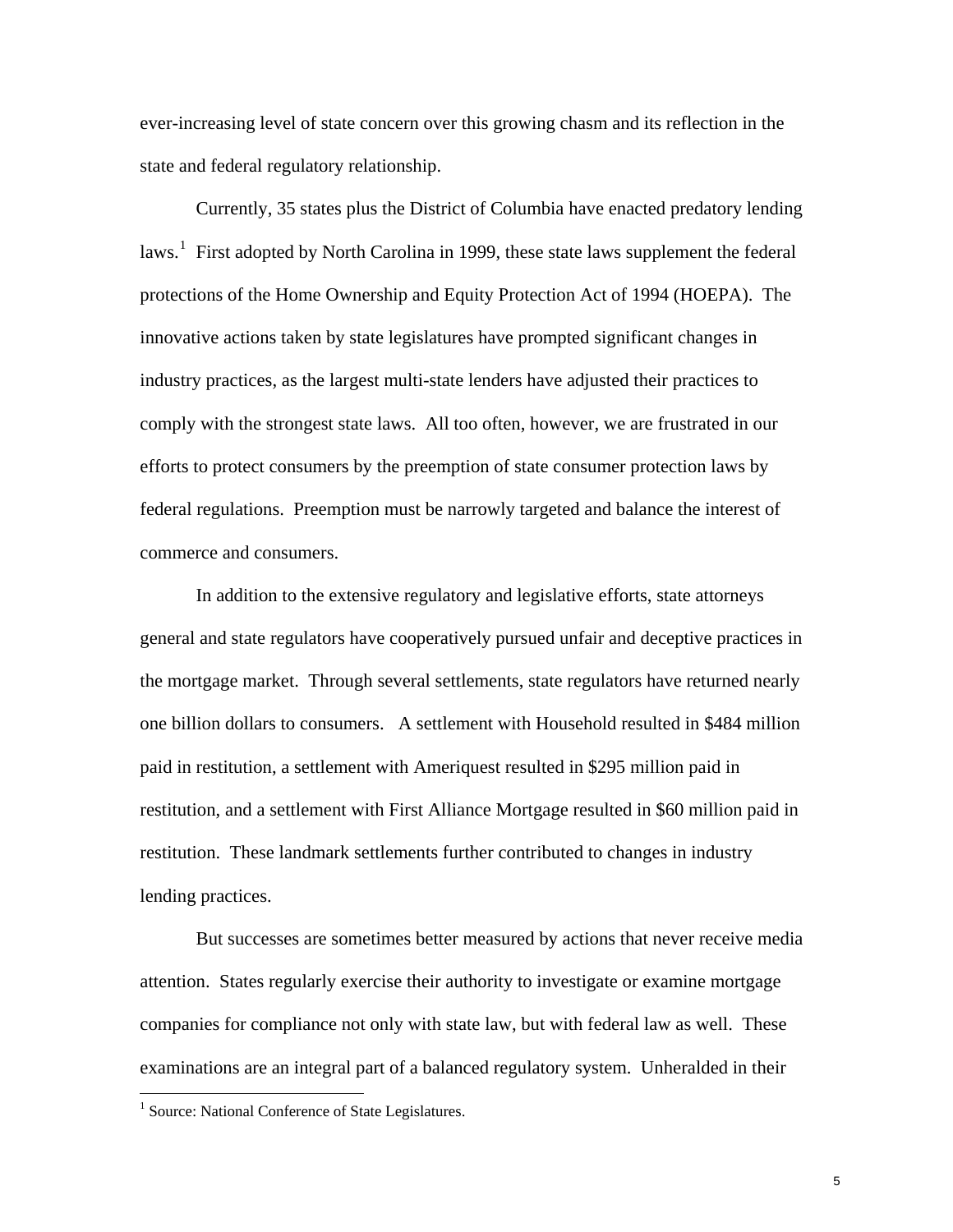everyday routine, enforcement efforts and examinations identify weaknesses that, if undetected, might be devastating to the company and its customers. State examinations act as a check on financial problems, evasion of consumer protections and sales practices gone astray. Examinations can also serve as an early warning system of a financial institution conducting misleading, predatory or fraudulent practices. Attached as Exhibit C is a chart of enforcement actions taken by state regulatory agencies against mortgage providers. In 2007, states took nearly 6,000 enforcement actions against mortgage lenders and brokers.

These actions could have resulted in a dialog between state and federal authorities about the extent of the problems in the mortgage market and the best way to address the problem. That did not happen. The committee should consider how the world would look today if the ratings agencies and the OCC had not intervened and the assignee liability and predatory lending provisions of the Georgia Fair Lending Act had been applicable to all financial institutions. I would suggest we would have far fewer foreclosures and may have avoided the need to bailout our largest financial institutions. It is worth noting that the institutions whose names were attached to the OCC's mortgage preemption initiative — National City, First Franklin, and Wachovia–were all brought down by the mortgage crisis. That fact alone should indicate how out of balance the system has become.

From the state perspective, it has not been clear for many years exactly who was setting the risk boundaries for the market. What is clear is that the nation's largest and most influential financial institutions have been major contributing factors in our regulatory system's failure to respond to this crisis. At the state level, we sometimes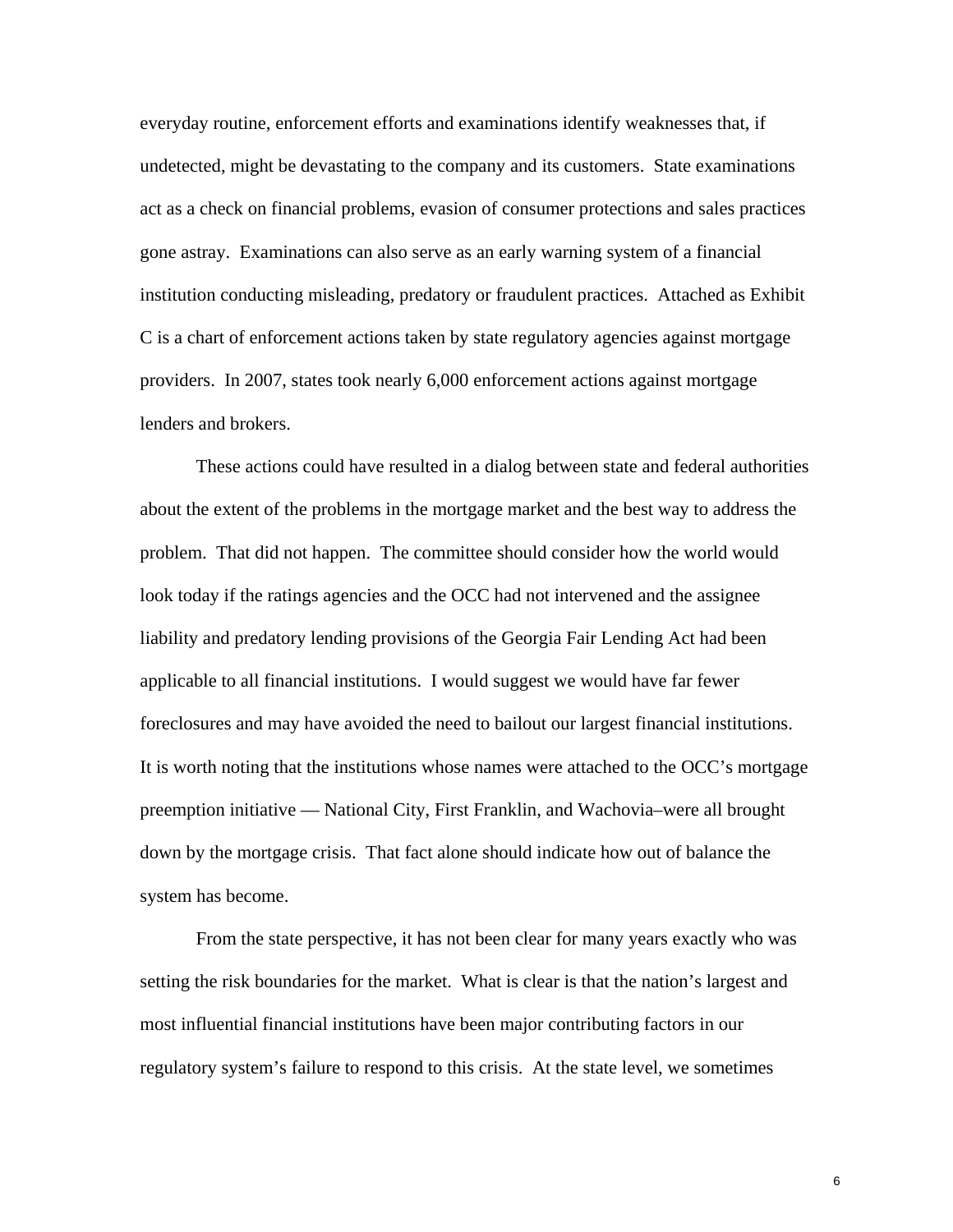perceived an environment at the federal level that is skewed toward facilitating the business models and viability of our largest financial institutions rather than promoting the strength of the consumer or our diverse economy.

 It was the states that attempted to check the unhealthy evolution of the mortgage market and apply needed consumer protections to subprime lending. Regulatory reform must foster a system that incorporates the early warning signs that state laws and regulations provide, rather than thwarting or banning them.

 Certainly, significant weaknesses exist in our current regulatory structure. As GAO has noted, incentives need to be better aligned to promote accountability, a fair and competitive market, and consumer protection.

### **Needed Regulatory Reforms: Mortgage Origination**

I would like to thank this committee for including the Secure and Fair Enforcement for Mortgage Licensing Act (S.A.F.E.) in the Housing and Economic Recovery Act of 2008 (HERA). It has given us important tools that continue our efforts to reform mortgage regulation.

CSBS and the states are working to enhance the regulatory regime for the residential mortgage industry to ensure legitimate lending practices, provide adequate consumer protection, and to once again instill both consumer and investor confidence in the housing market and the economy as a whole. The various state initiatives are detailed in Exhibit D.

#### **Needed Regulatory Reforms: Financial Services Industry**

Many of the problems we are experiencing are both the result of "bad actors" and bad assumptions by the architects of our modern mortgage finance system. Enhanced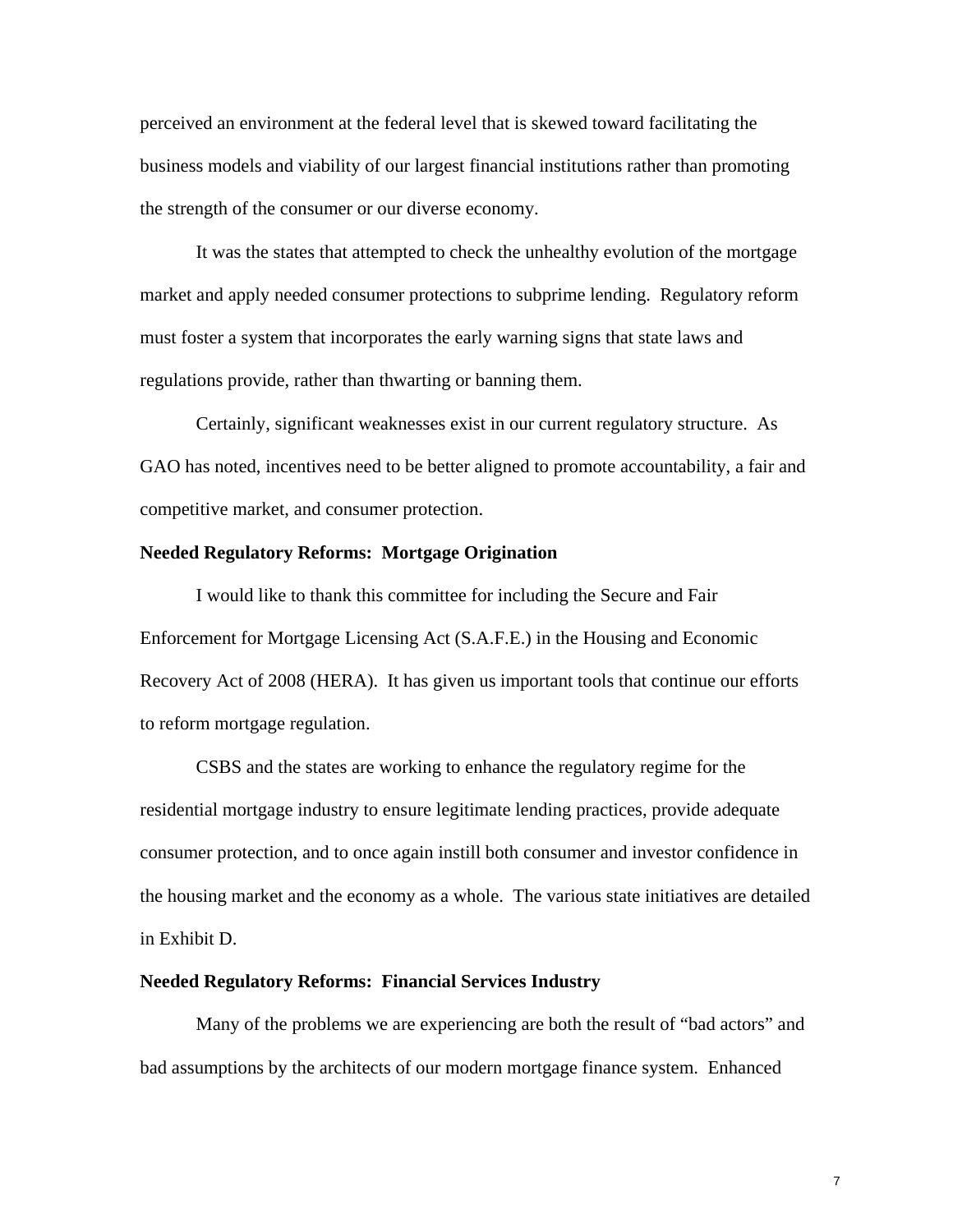supervision and improved industry practices can successfully weed out the bad actors and address the bad assumptions. If regulators and the industry do not address both causes of our current crisis, we will have only the veneer of reform and will eventually repeat our mistakes. Some lessons learned from this crisis must be to prevent the following: the over-leveraging that was allowed to occur in the nation's largest institutions; outsourcing of loan origination with no controls in place; and industry consolidation to allow institutions to become so large and complex that they become systemically vital and too big to effectively supervise or fail.

While much is being done to enhance supervision of the mortgage market, more progress must be made towards the development of a coordinated and cooperative system of state-federal supervision.

### Preserve and Enhance Checks and Balances/Forge a New Era of Federalism

The state system of chartering and regulating has always been a key check on the concentration of financial power, as well as a mechanism to ensure that our banking system remains responsive to local economies' needs and accountable to the public. The state system has fostered a diversity of institutions that has been a source of stability and strength for our country, particularly locally-owned and controlled community banks. To promote a strong and diverse system of banking—one that can survive the inevitable economic cycles and absorb failures—preservation of state-chartered banking should be a high priority for Congress. The United States boasts one of the most powerful and dynamic economies in the world because of those checks and balances, not despite them.

 Consolidation of the industry and supervision and preemption of applicable state law does not address the cause of this crisis, and has in fact exacerbated the problem.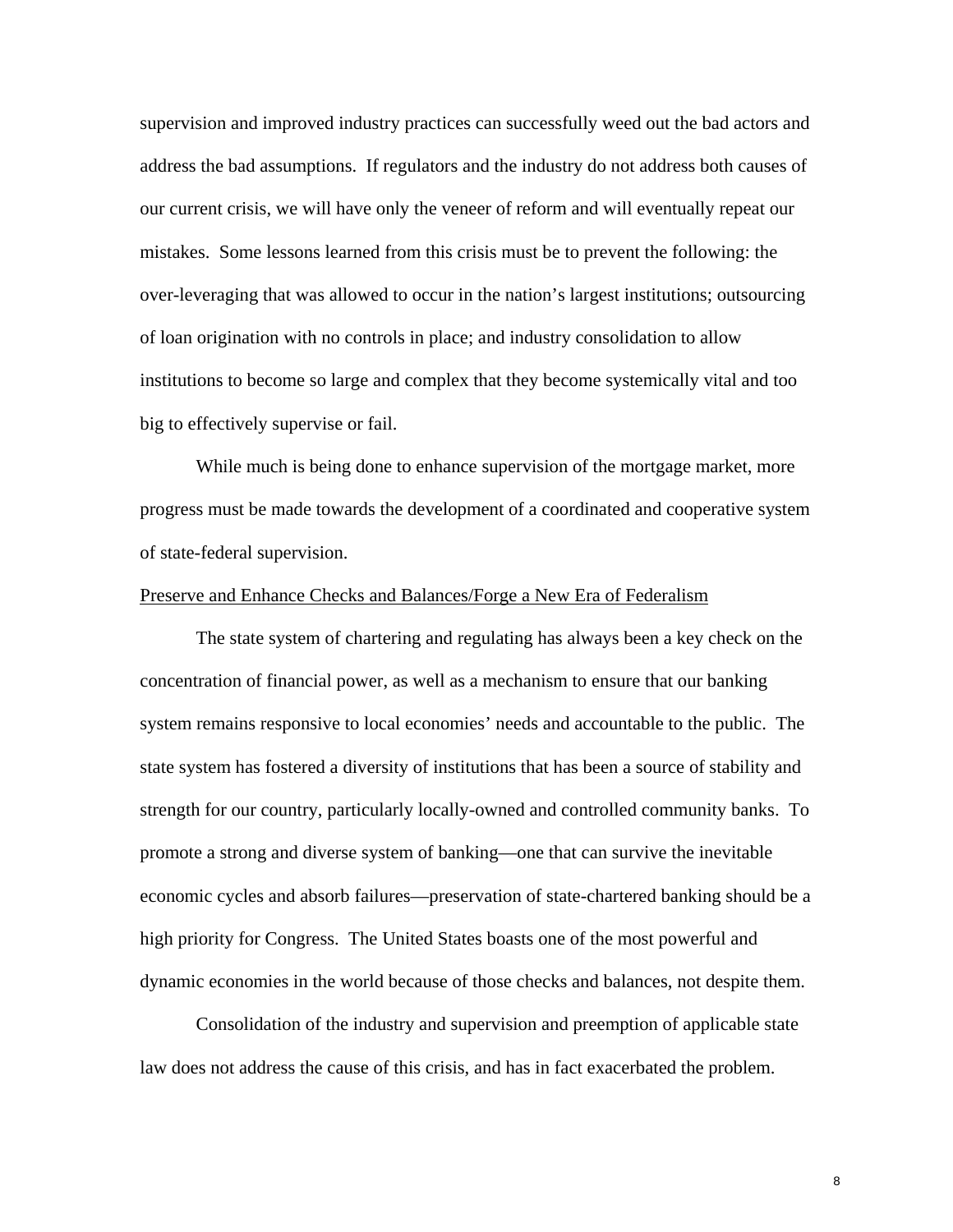The flurry of state predatory lending laws and new state regulatory structures for lenders and mortgage brokers were indicators that conditions and practices were deteriorating in our mortgage lending industry. It would be incongruous to eliminate the early warning signs that the states provide. Just as checks and balances are a vital part of our democratic government, they serve an equally important role in our financial regulatory structure. Put simply, states have a lower threshold for crisis and will most likely act sooner. This is an essential systemic protection.

Most importantly, it serves the consumer interest that the states continue to have a role in financial regulation. While CSBS recognizes the financial services market is a nationwide industry that has international implications, local economies and individual consumers are most drastically affected by mortgage market fluctuations. State regulators must remain active participants in mortgage supervision because of our knowledge of local economies and our ability to react quickly and decisively to protect consumers.

Therefore, CSBS urges Congress to implement a recommendation made by the Congressional Oversight Panel in their "Special Report on Regulatory Reform" to eliminate federal preemption of the application of state consumer protection laws to national banks. In its report, the Panel recommends Congress "amend the National Banking Act to provide clearly that state consumer protection laws can apply to national banks and to reverse the holding that the usury laws of a national bank's state of incorporation govern that bank's operation through the nation."<sup>[2](#page-9-0)</sup> We believe the same policy should apply to the Office of Thrift Supervision. To preserve a responsive system,

<span id="page-9-0"></span><sup>&</sup>lt;sup>2</sup> The Congressional Oversight Panel's "Special Report on Regulatory Reform" can be viewed at [http://cop.senate.gov/documents/cop-012909-report-regulatoryreform.pdf.](http://cop.senate.gov/documents/cop-012909-report-regulatoryreform.pdf)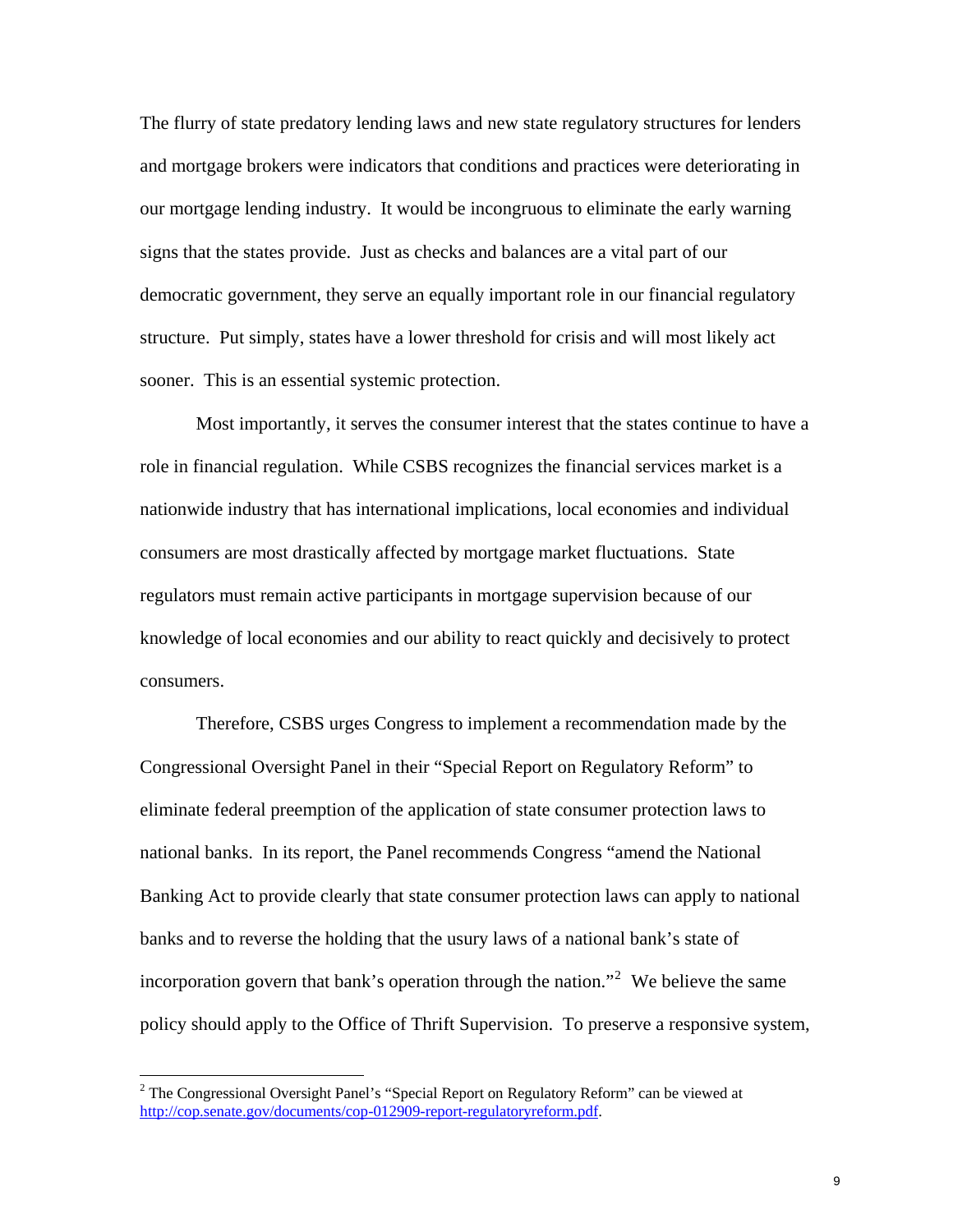states must be able to continue to produce innovative solutions and regulations to provide consumer protection.

The federal government would better serve our economy and our consumers by advancing a new era of cooperative federalism. The S.A.F.E. Act enacted by Congress requiring licensure and registration of mortgage loan originators through the Nationwide Mortgage Licensing System provides a model for achieving systemic goals of high regulatory standards and a nationwide regulatory roadmap and network, while preserving state authority for innovation and enforcement. The Act sets expectations for greater state-to-state and state-to-federal regulatory coordination.

Congress should complete this process by enacting a federal predatory lending standard. A federal standard should allow for further state refinements in lending standards and be enforceable by state and federal regulators. Additionally, a federal lending standard should clarify expectations of the obligations of securitizers.

#### Consumer Protection/Enforcement

Consolidated regulation minimizes resources dedicated to supervision and enforcement. As FDIC Chairman Sheila Bair recently told the states' Attorneys General, "if ever there were a time for the states and the feds to work together, that time is right here, right now. The last thing we need is to preempt each other." Congress should establish a mechanism among the financial regulators for identifying and responding to emerging consumer issues. This mechanism, perhaps through the Federal Financial Institutions Examination Council (FFIEC), should include active state regulator and law enforcement participation and develop coordinated responses. The coordinating federal entity should report to Congress regularly. The states must retain the right to pursue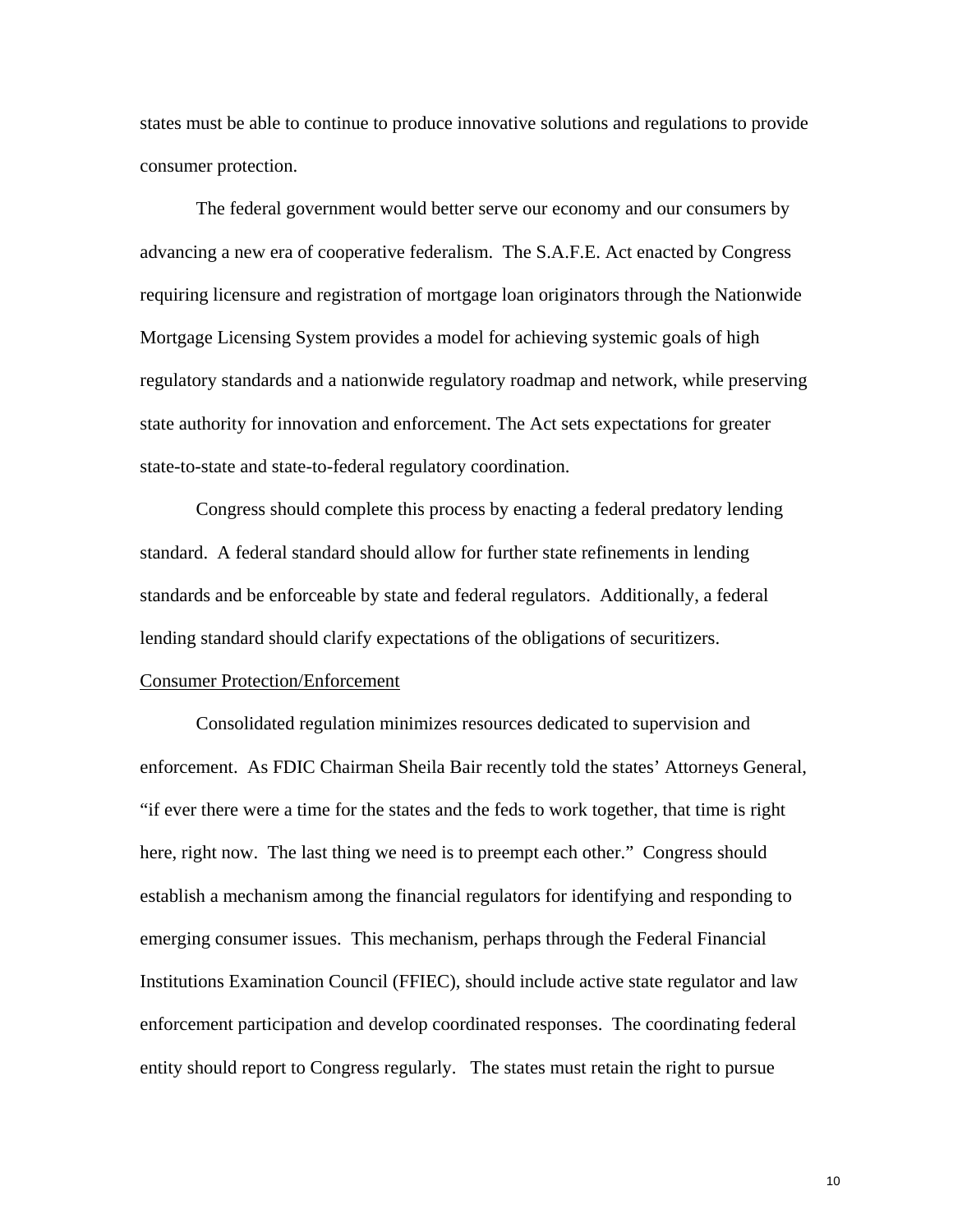independent enforcement actions against all financial institutions as an appropriate check on the system.

### Systemic Supervision/Capital Requirements

 As Congress evaluates our regulatory structure, I urge you to examine the linkages between the capital markets, the traditional banking sector, and other financial services providers. Our top priority for reform must be a better understanding of systemic risks. The federal government must facilitate the transparency of financial markets to create a financial system in which stakeholders can understand and manage their risks. Congress should establish clear expectations about which regulatory authority or authorities are responsible for assessing risk. The regulator must have the necessary tools to identify and mitigate risk, and resolve failures.

 Congress, the administration, and federal regulators must also consider how the federal government itself may inadvertently contribute to systemic risk—either by promoting greater industry consolidation or through policies that increase risk to the system. Perhaps we should contemplate that there are some institutions whose size and complexity make their risks too large to effectively manage or regulate. Congress should aggressively address the sources of systemic risk to our financial system.

While this crisis has demanded a dramatic response from the federal government, the short-term result of many of these programs, including the Troubled Asset Relief Program (TARP), has been to create even larger and more complex institutions and greater systemic risk. These responses have created extreme disparity in the treatment of financial institutions, with the government protecting those deemed to be too big or too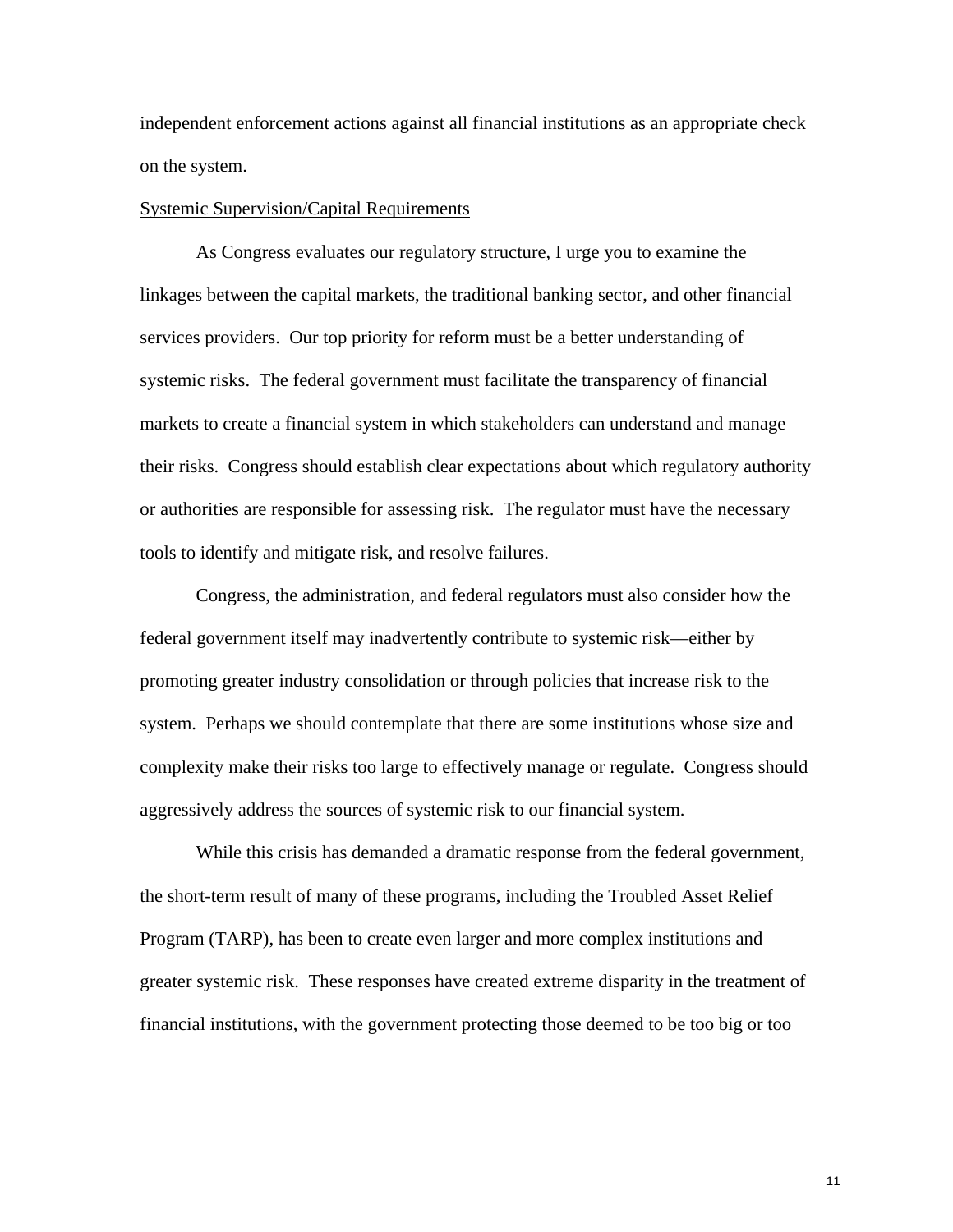complex to fail, perhaps at the expense of smaller institutions and the diversity of our financial system.

At the federal level, our state-chartered banks may be too-small-to-care but in our cities and communities, they are too important to ignore. It is exactly the same dynamic that told us that the plight of the individual homeowner trapped in a predatory loan was less important than the needs of an equity market hungry for new mortgage-backed securities.

There is an unchallenged assumption that federal regulatory reforms can address the systemic risk posed by our largest and most complex institutions. If these institutions are too large or complex to fail, the government must give preferential treatment to prevent these failures, and that preferential treatment distorts and harms the marketplace, with potentially disastrous consequences.

Our experience with Fannie Mae and Freddie Mac exemplifies this problem. Large systemic institutions such as Fannie and Freddie inevitably garner advantages and political favor, and the lines between government and industry blur in ways that do not reflect American values of fair competition and merit-based success.

 My fellow state supervisors and I have long believed capital and leverage ratios are essential tools for managing risk. For example, during the debate surrounding the advanced approach under Basel II, CSBS supported FDIC Chairman Sheila Bair in her call to institute a leverage ratio for participating institutions. Federal regulation needs to prevent capital arbitrage among institutions that pose systemic risks, and should require systemic risk institutions to hold more capital to offset the grave risks their collapse would pose to our financial system.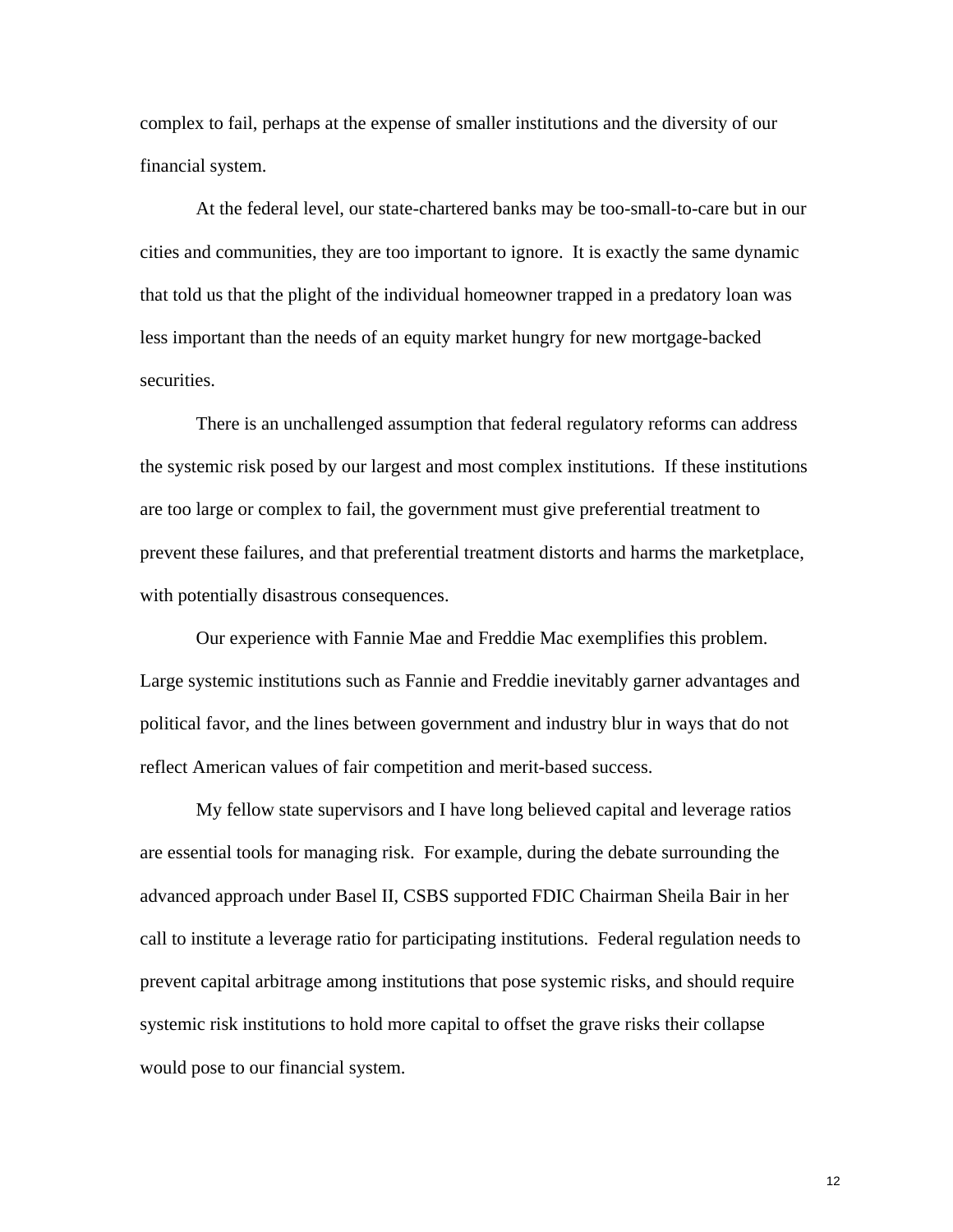Perhaps most importantly, Congress must strive to prevent unintended consequences from doing irreparable harm to the community and regional banking system in the United States. Federal policy to prevent the collapse of those institutions considered too big to fail should ultimately strengthen our system, not exacerbate the weaknesses of the system. Throughout the current recession, community and regional banks have largely remained healthy and continued to provide much needed credit in the communities where they operate. The largest banks have received amazing sums of capital to remain solvent, while the community and regional banks have continued to lend in this difficult environment with the added challenge of having to compete with federally subsidized entities.

Congress should consider creating a bifurcated system of supervision that is tailored to the size, scope, and complexity of financial institutions. The largest, most systemically significant institutions should be subject to much more stringent oversight that is comprehensive enough to account for the complexity of the institution. Community and regional banks should be subject to regulations that are tailored to the size and sophistication of the institutions. In financial supervision, one size should no longer fit all.

#### Roadmap for Unwinding Federal Liquidity Assistance and Systemic Responses

 The Treasury Department and the Federal Reserve should be required to provide a plan for how to unwind the various programs established to provide liquidity and prevent systemic failure. Unfortunately, the attempts to avert crisis through liquidity programs have focused predominantly upon the needs of the nation's largest institutions, without consideration for the unintended consequences for our diverse financial industry as a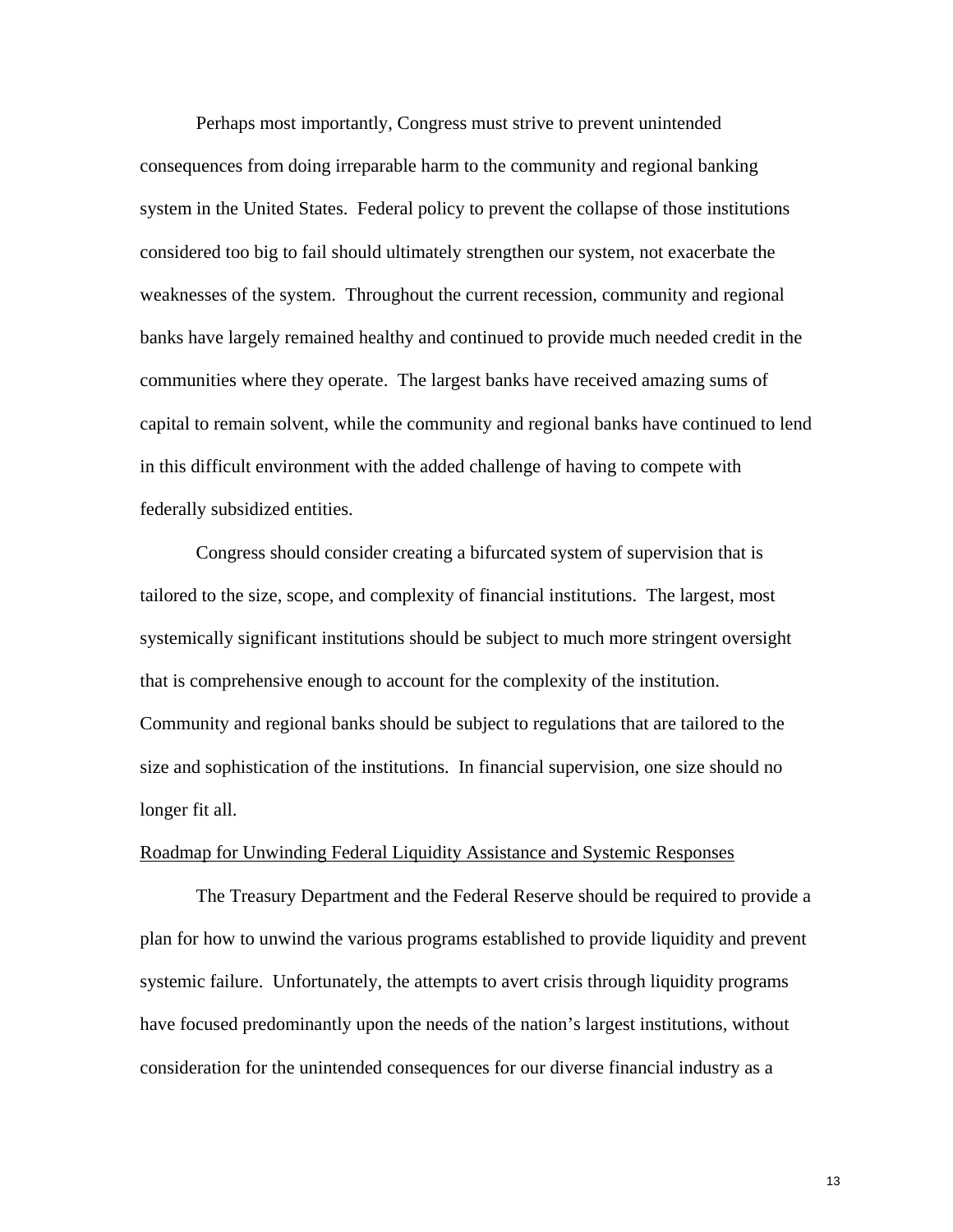whole, particularly community and regional banks. Put simply, the government is now in the business of picking winners and losers. In the extreme, these decisions determine survival, but they also affect the overall competitive landscape and relative health and profitability of institutions. The federal government should develop a plan that promotes fair and equal competition, rather than sacrificing the diversity of our financial industry to save those deemed too big to fail.

### **Conclusion**

Chairman Dodd, Ranking Member Shelby, and members of the committee, the task before us is a daunting one. The current crisis is the result of well over a decade's worth of policies that promoted consolidation, uniformity, preemption and the needs of the global marketplace over those of the individual consumer.

If we have learned nothing else from this experience, we have learned that big organizations have big problems. As you consider your responses to this crisis, I ask that you consider reforms that promote diversity and create new incentives for the smaller, less troubled elements of our financial system, rather than rewarding the largest and most reckless.

At the state level, we are constantly pursuing methods of supervision and regulation that promote safety and soundness while making the broadest possible range of financial services available to all members of our communities. We appreciate your work toward this common goal, and thank you for inviting us to share our views today.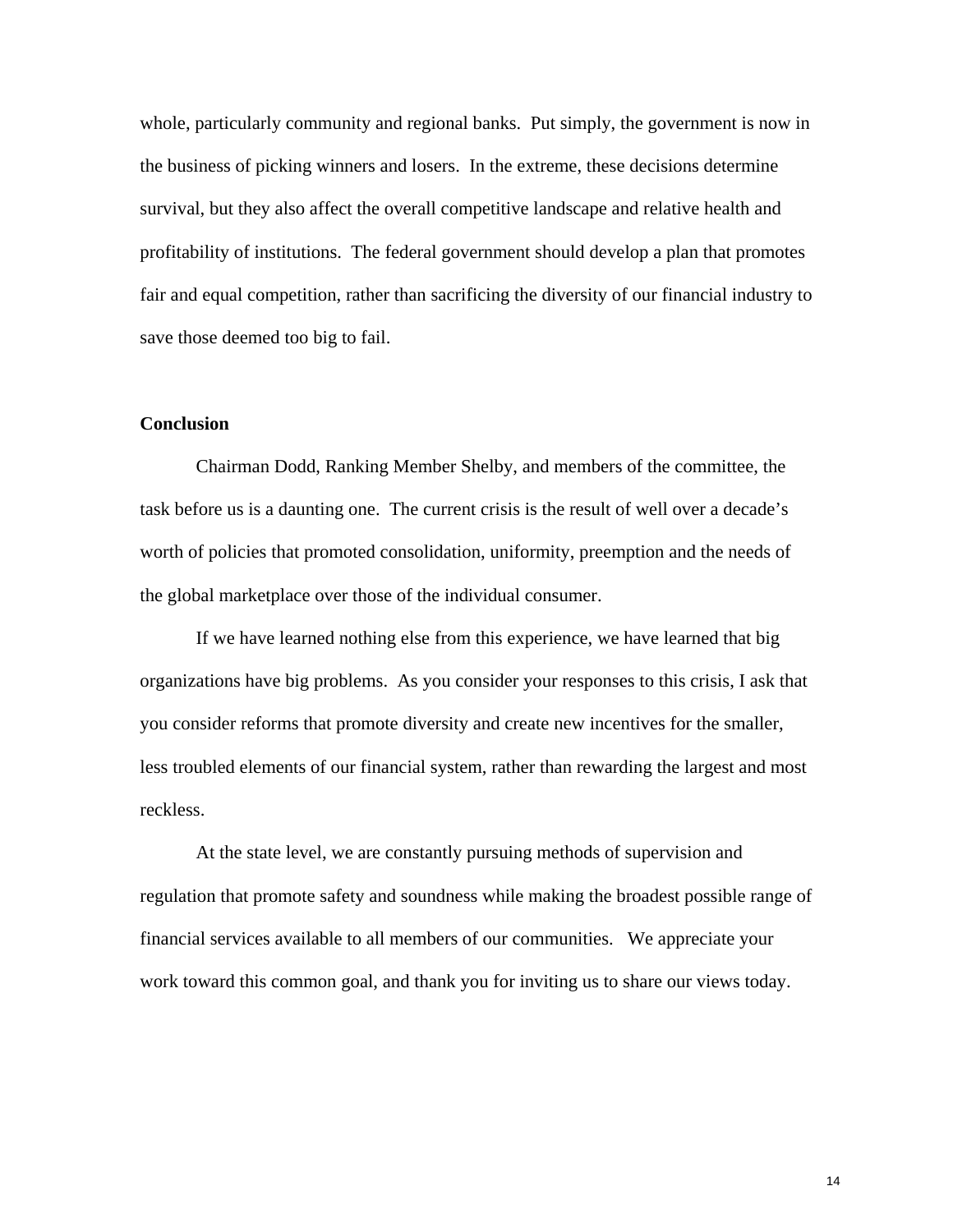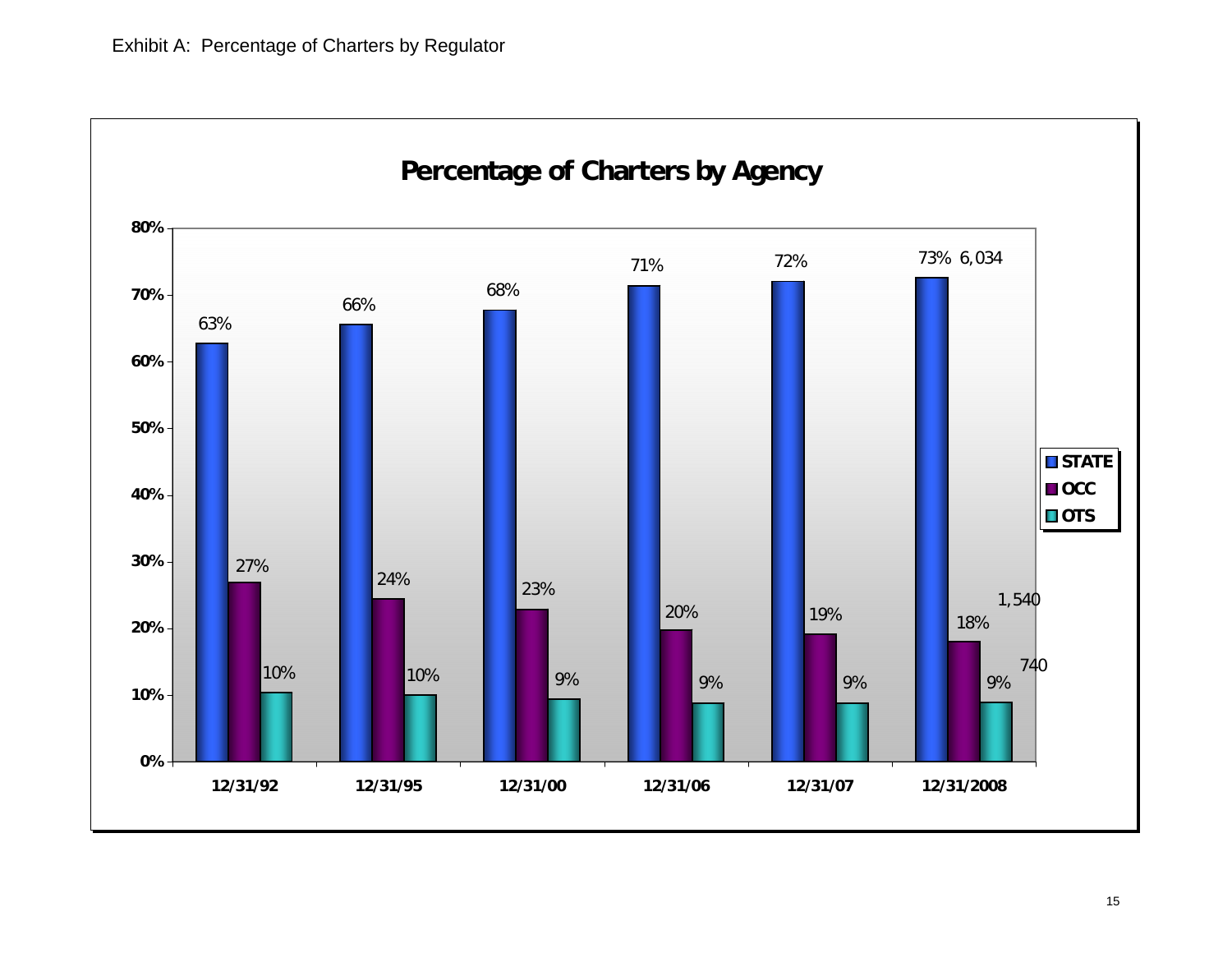

# **Assets by Charter**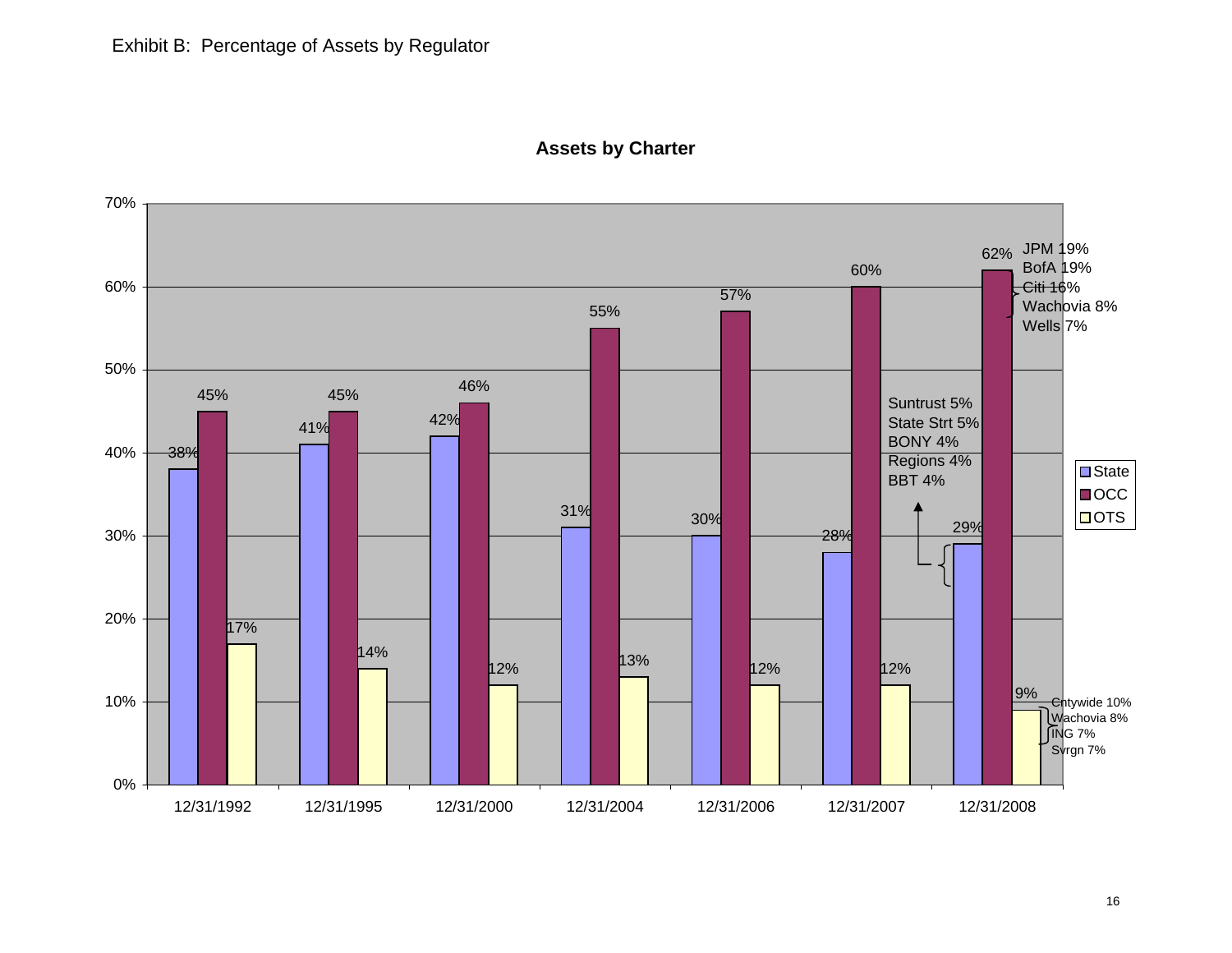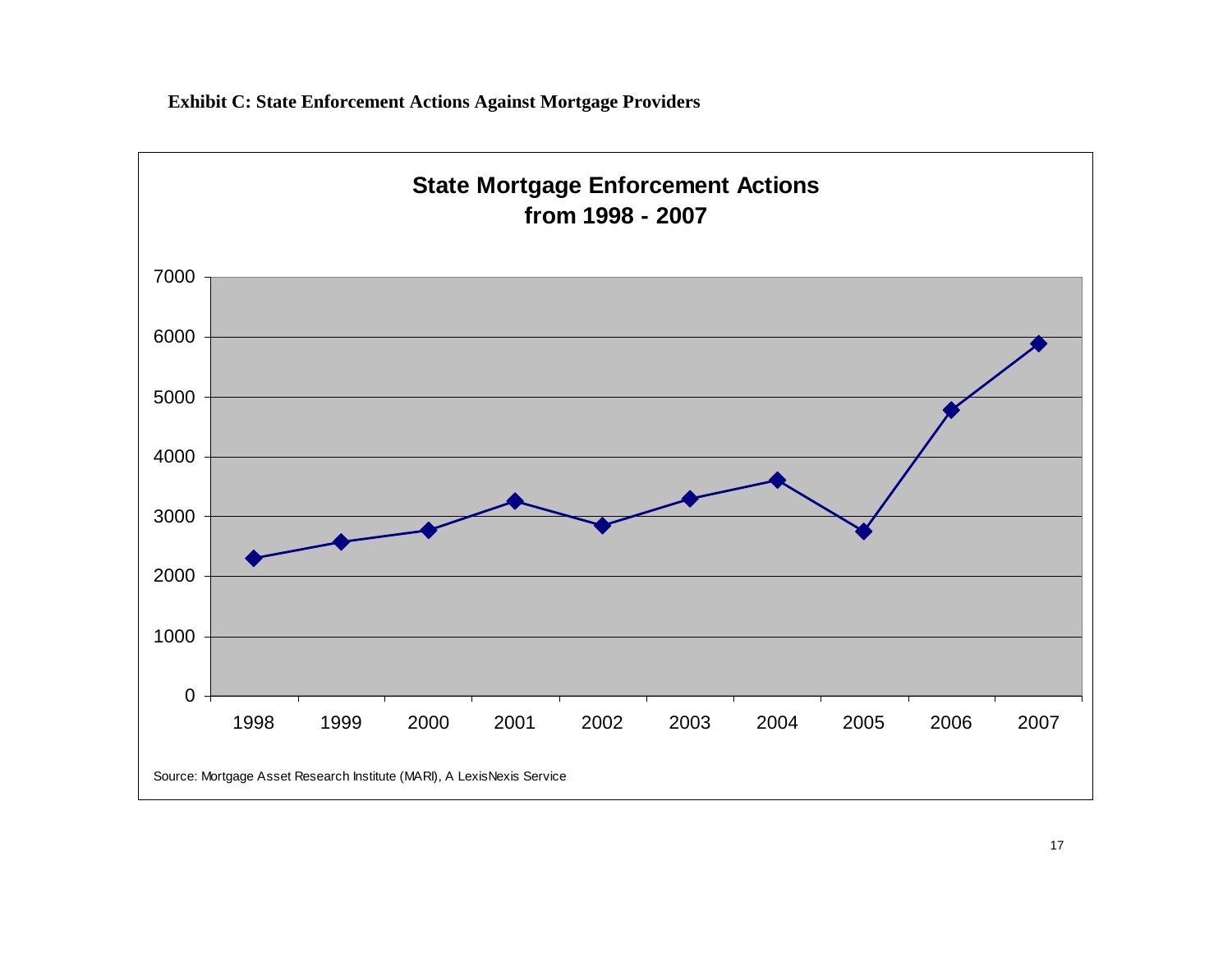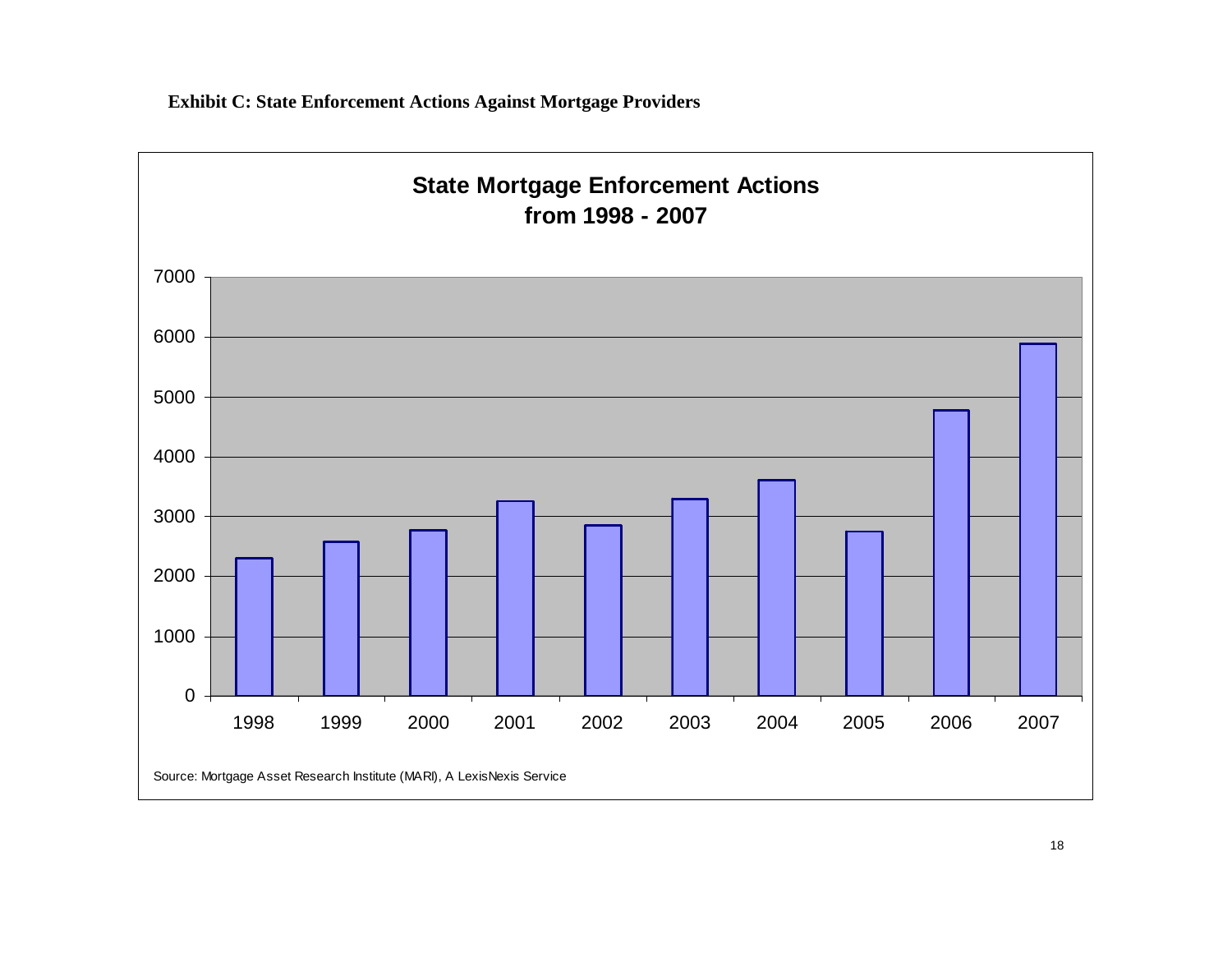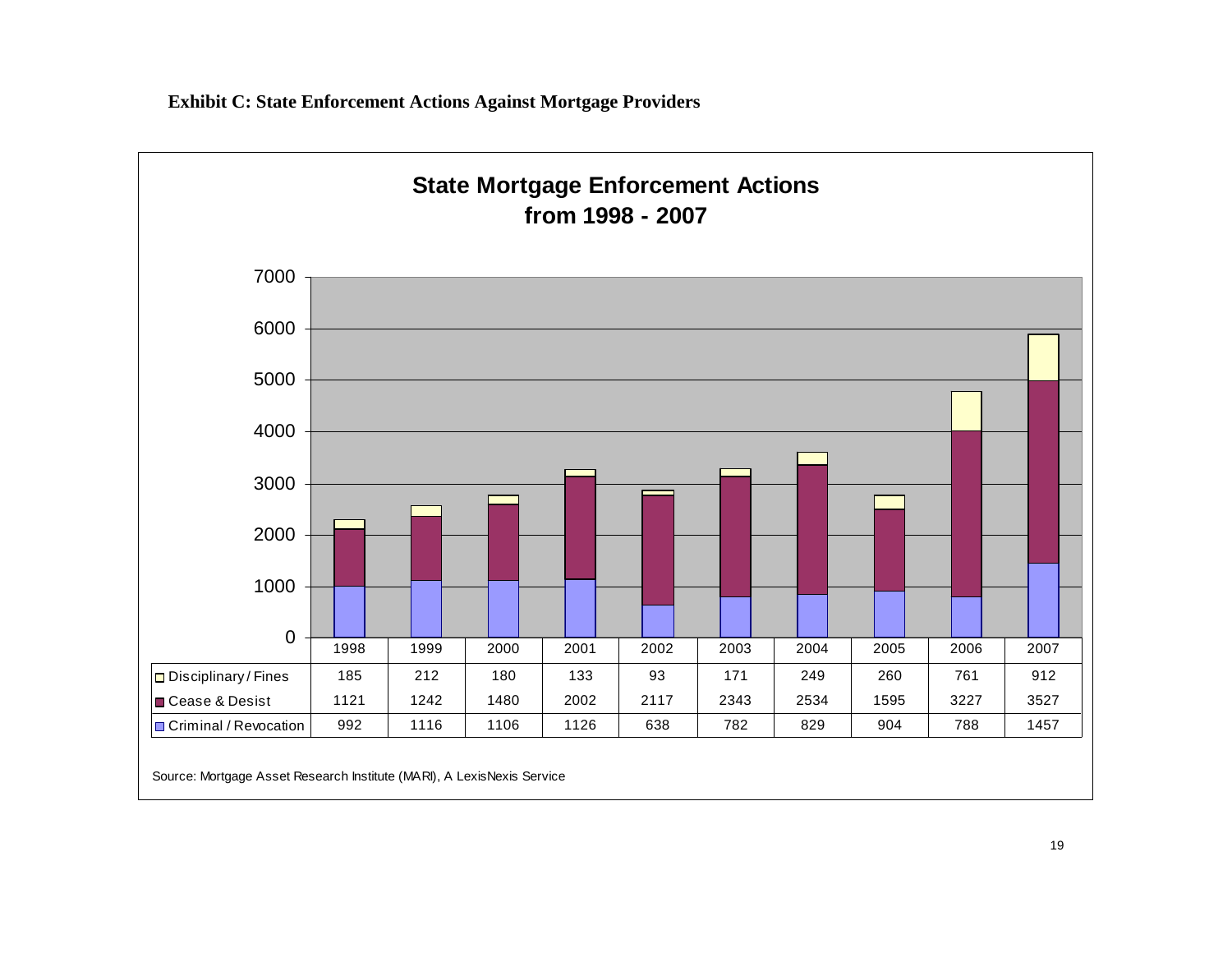## **APPENDIX ITEMS**

## **Exhibit D: State Initiatives to Enhance Supervision of the Mortgage Industry**

### CSBS-AARMR Nationwide Mortgage Licensing System

The states first recognized the need for a tool to license mortgage originators several years ago. Since then, states have dedicated tremendous monetary and staff resources to develop and enact the Nationwide Mortgage Licensing System (NMLS). First proposed among state regulators in late 2003, NMLS launched on time and on budget on January 2, 2008. The Nationwide Mortgage Licensing System is more than a database. It serves as the foundation of modern mortgage supervision by providing dramatically improved transparency for regulators, the industry, investors, and consumers. Seven inaugural participating states began using the system on January 2, 2008. Only 15 months later, 23 states are using NMLS and by January 2010—just two years after its launch—CSBS expects 40 states to be using NMLS.

NMLS currently maintains a single record for every state-licensed mortgage company, branch, and individual that is shared by all participating states. This single record allows companies and individuals to be definitively tracked across state lines and over time as entities migrate among companies, industries, and federal and state jurisdictions. Additionally, this year consumers and industry will be able to check on the license status and history of the companies and individuals with which they wish to do business.

NMLS provides profound benefits to consumers, state supervisory agencies, and the mortgage industry. Each state regulatory agency retains its authority to license and supervise, but NMLS shares information across state lines in real-time, eliminates any duplication and inconsistencies, and provides more robust information to state regulatory agencies. Consumers will have access to a central repository of licensing and publicly adjudicated enforcement actions. Honest mortgage lenders and brokers will benefit from the removal of fraudulent and incompetent operators, and from having one central point of contact for submitting and updating license applications.

The hard work and dedication of the states was ultimately recognized by Congress as they enacted the Housing and Economic Recovery Act of 2008 (HERA). The bill acknowledged and built upon the work that had been done in the states to protect consumers and restore the public trust in our mortgage finance and lending industries.

Title V of HERA, titled the Secure and Fair Enforcement for Mortgage Licensing Act of 2008 (S.A.F.E. Act), is designed to increase uniformity, reduce regulatory burden, enhance consumer protection, and reduce fraud by requiring all mortgage loan originators to be licensed or registered through NMLS.

In addition to loan originator licensing and mandatory use of NMLS, the S.A.F.E. Act requires the states to do the following:

> 1. Eliminate exemptions from mortgage loan originator licensing that currently exist in state law;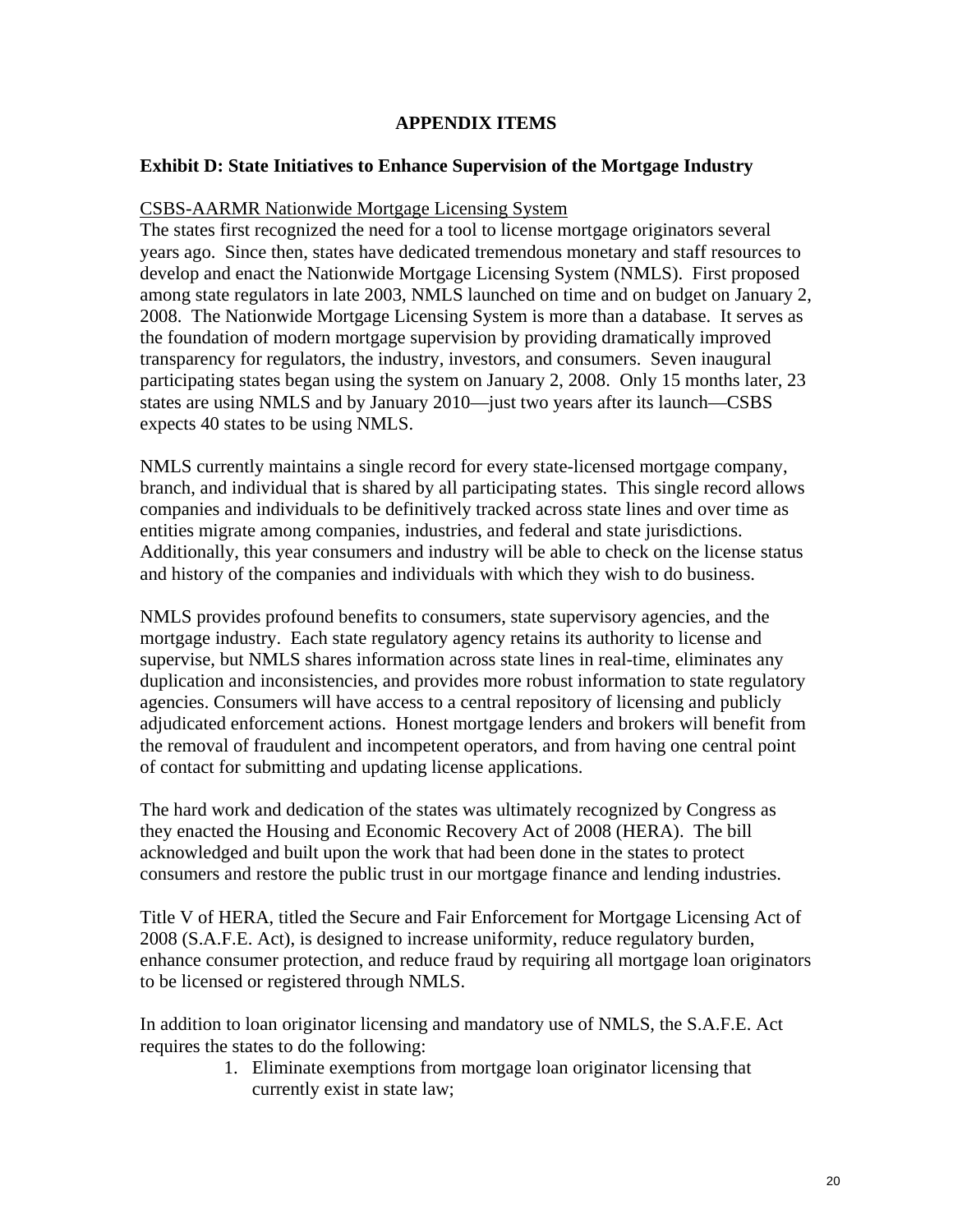- 2. Screen and deny mortgage loan originator licenses for felonies of any kind within seven years and certain financially-related felonies permanently;
- 3. Screen and deny licenses to individuals who have ever had a loan originator license revoked;
- 4. Require loan originators to submit personal history information and authorize background checks to determine the applicant's financial responsibility, character, and general fitness;
- 5. Require mortgage loan originators to take 20 hours of pre-licensure education in order to enter the state system of licensure;
- 6. Require mortgage loan originators to pass a national mortgage loan originator test developed by NMLS;
- 7. Establish either a bonding or net worth requirement for companies employing mortgage loan originators or a recovery fund paid into by mortgage loan originators or their employing company in order to protect consumers;
- 8. Require companies licensed or registered through NMLS to submit a Mortgage Call Report on at least an annual basis;
- 9. Adopt specific confidentiality and information sharing provisions; and
- 10. Establish effective authority to investigate, examine, and conduct enforcement of licensees.

Taken together, these background checks, testing, and education requirements will promote a higher level of professionalism and encourage best practices and responsible behavior among all mortgage loan originators. Under the legislative guidance provided by Congress, the states drafted the Model State Law for uniform implementation of the S.A.F.E. Act. The Model State Law not only achieves the minimum licensing requirements under the federal law, but also accomplishes Congress' ten objectives addressing uniformity and consumer protection.

The Model State Law, as implementing legislation at the state level, assures Congress that a framework of localized regulatory controls are in place at least as stringent as those pre-dating the S.A.F.E. Act, while setting new uniform standards aimed at responsible behavior, compliance verification and protecting consumers. The Model State Law enhances the S.A.F.E. Act by providing significant examination and enforcement authorities and establishing prohibitions on specific types of harmful behavior and practices.

The Model State Law has been formally approved by the Secretary of the U.S. Department of Housing and Urban Development and endorsed by the National Conference of State Legislatures and the National Conference of Insurance Legislators. The Model State Law is well on its way to approval in almost all state legislatures, despite some unfortunate efforts by industry associations to frustrate, weaken or delay the passage of this important Congressional mandate.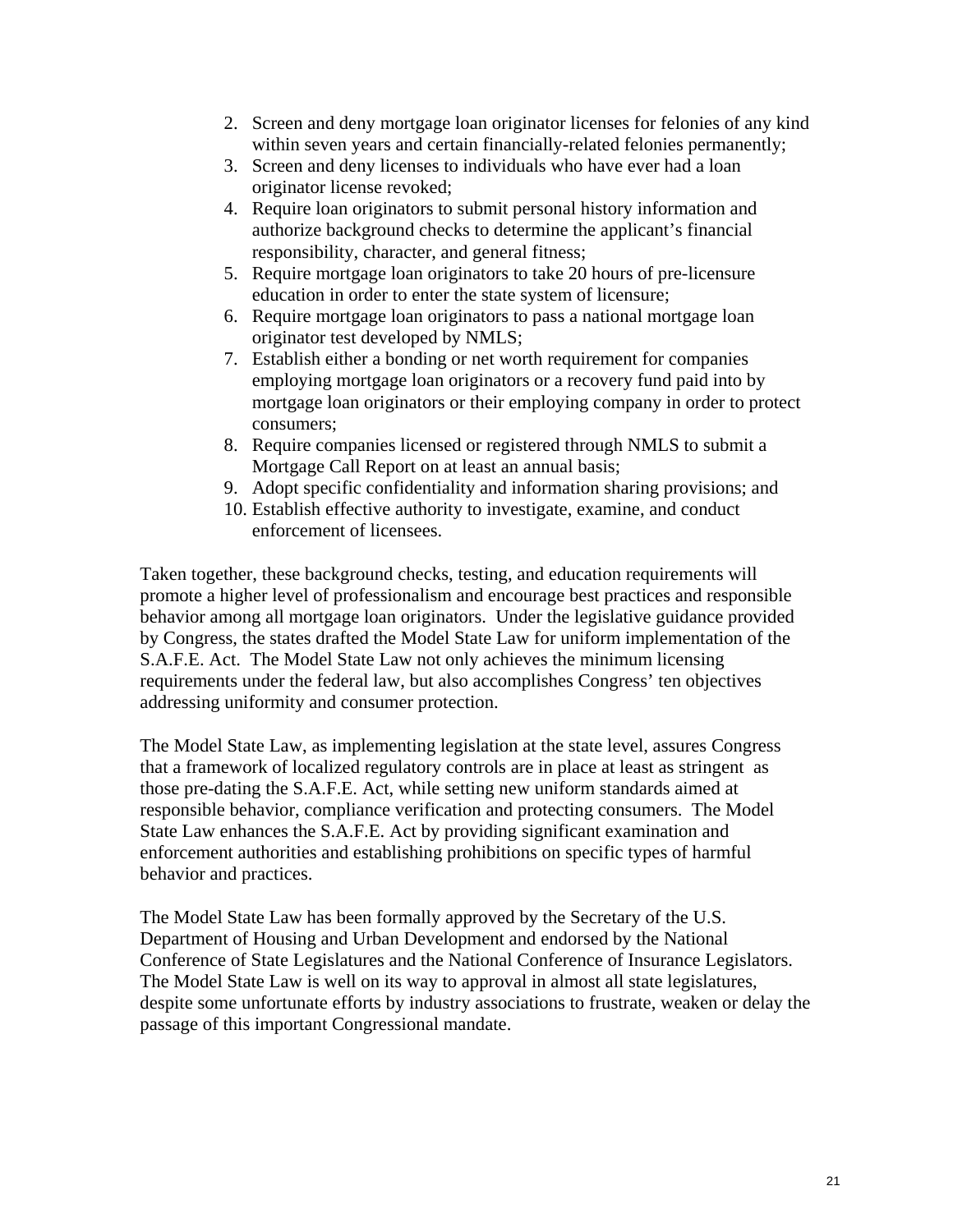Nationwide Cooperative Protocol and Agreement for Mortgage Supervision In December 2007, CSBS and AARMR launched the Nationwide Cooperative Protocol and Agreement for Mortgage Supervision to assist state mortgage regulators by outlining a basic framework for the coordination and supervision of Multi-State Mortgage Entities (those institutions conducing business in two or more states). The goals of this initiative are to protect consumers; ensure the safety and soundness of institutions; identify and prevent mortgage fraud; supervise in a seamless, flexible, and risk-focused manner; minimize regulatory burden and expense; and foster consistency, coordination, and communication among state regulators. Currently, 48 states plus the District of Columbia and Puerto Rico have signed the Protocol and Agreement.

The states have established risk profiling procedures to determine which institutions are in the greatest need of a multi-state presence and we are scheduled to begin the first multi-state examinations next month. Perhaps the most exciting feature of this initiative is the planned use of robust software programs to screen the institutions portfolios for risk, compliance, and consumer protection issues. With this software, the examination team will be able to review 100% of the institution's loan portfolio, thereby replacing the "random sample" approach that left questions about just what may have been missed during traditional examinations.

# CSBS-AARMR Reverse Mortgage Initiatives

In early 2007, the states identified reverse mortgage lending as one of the emerging threats facing consumers, financial institutions, and supervisory oversight. In response, the states, through CSBS and AARMR, formed the Reverse Mortgage Regulatory Council and began work on several initiatives:

- *Reverse Mortgage Examination Guidelines (RMEGs).* In December 2008, CSBS and AARMR released the RMEGs to establish uniform standards for regulators in the examination of institutions originating and funding reverse mortgage loans. The states also encourage industry participants to adopt these standards as part of an institution's ongoing internal review process.
- *Education materials.* The Reverse Mortgage Regulatory Council is also developing outreach and education materials to assist consumers in understanding these complex products before the loan is made.

### CSBS-AARMR Guidance on Nontraditional Mortgage Product Risks

In October 2006, the federal financial agencies issued the *Interagency Guidance on Nontraditional Mortgage Product Risks* which applies to insured depository institutions. Recognizing that the interagency guidance does not apply to those mortgage providers not affiliated with a bank holding company or an insured financial institution, CSBS and AARMR developed parallel guidance in November 2006 to apply to state-supervised residential mortgage brokers and lenders, thereby ensuring all residential mortgage originators were subject to the guidance.